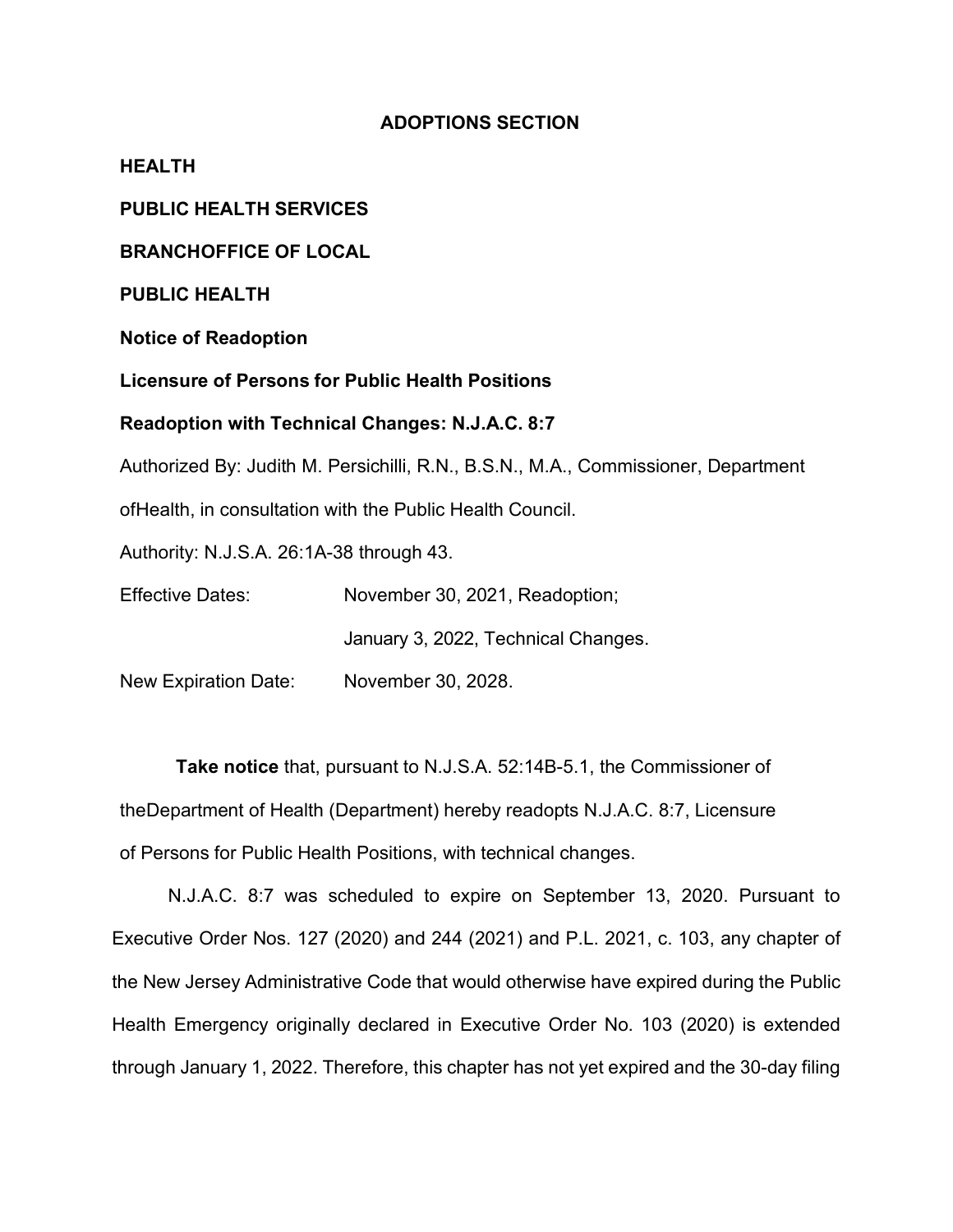date pursuant to N.J.S.A. 52:14B-5.1.c has not yet occurred, therefore, pursuant to Executive Order No. 244 (2021), and P.L. 2021, c. 103, this notice of readoption is timely filed.

N.J.A.C. 8:7 consists of one subchapter containing general provisions.

The Department is developing rulemaking to update N.J.A.C. 8:7 to conform to national best practices and core competencies for licensure of persons in public healthpositions and will process that rulemaking in the ordinary course. However, that rulemaking will not be concluded before the existing rules would have expired, but for this readoption. Therefore, subject to the technical changes described below, the Commissioner has determined that, until the rulemaking that is in development can be concluded, the existing rules remain necessary, adequate, reasonable, efficient, understandable, and responsive to the purposes for which they were promulgated, andshould be readopted.

The Department is making technical changes throughout the chapter to reflect the change in the name of the Department pursuant to N.J.S.A. 26:1A-2.1 and the nameof the New Jersey Health Officers Association to the New Jersey Association of City and County Health Officials; to reflect the abolishment of the Department of Personnel and the establishment of the New Jersey Civil Service Commission pursuant to P.L. 2008, c. 29 (approved June 30, 2008); to update contact information and an informational website link; to provide an internet link to a publication to which thechapter refers, and to correct grammatical errors.

**Full text** of the technical changes follows (additions indicated in boldface **thus**;deletions indicated in brackets [thus]):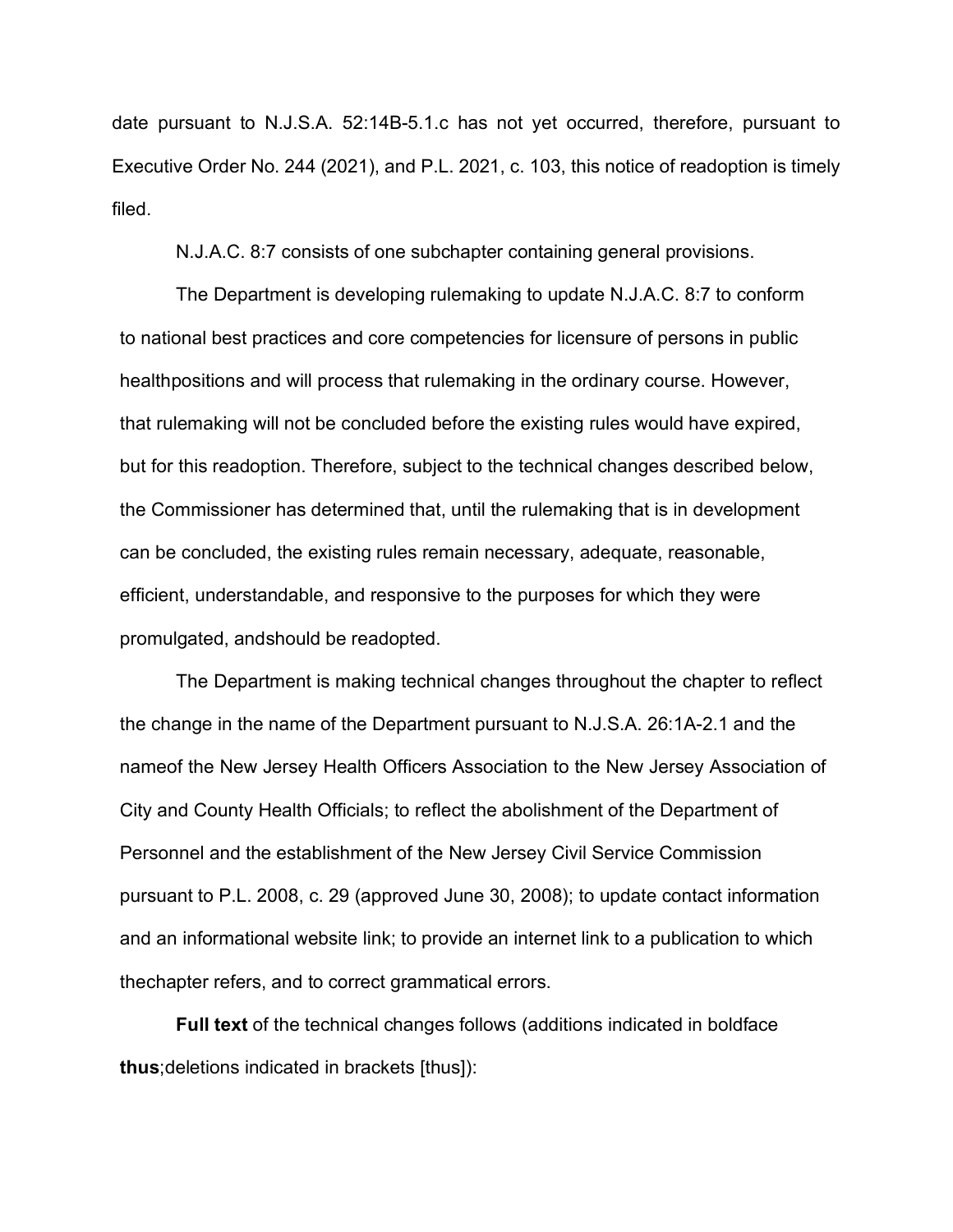# SUBCHAPTER 1. GENERAL PROVISIONS

8:7-1.1 Positions requiring a license

(a) A license granted by the New Jersey Department of Health [and Senior Services] **(Department)** is required for any person who is employed as a:

1. -2. (No change.)

(b) In accordance with N.J.S.A. 26:3-20 through 24, unless otherwise suspended or revoked, the licenses specified [in] **at** (c) below shall remain in effect until the holder thereofdoes not renew the license within two years from the date of its expiration, or the Commissioner of Health [and Senior Services] **(Commissioner)** does not renew the license, whichever occurs first.

(c) (No change.)

8:7-1.2 New Jersey Public Health Licensing and Examination Board

(a) There [shall be] **is** established within the [New Jersey] Department [of Health and Senior Services], a board of examiners to be known as the Public Health Licensing andExamination Board **(Board)**.

(b) On behalf of the New Jersey Public Health Council and the [New Jersey] Commissioner [of Health and Senior Services], the Board shall conduct examinationsfor the licensing of:

1.-2. (No change.)

(c) (No change.)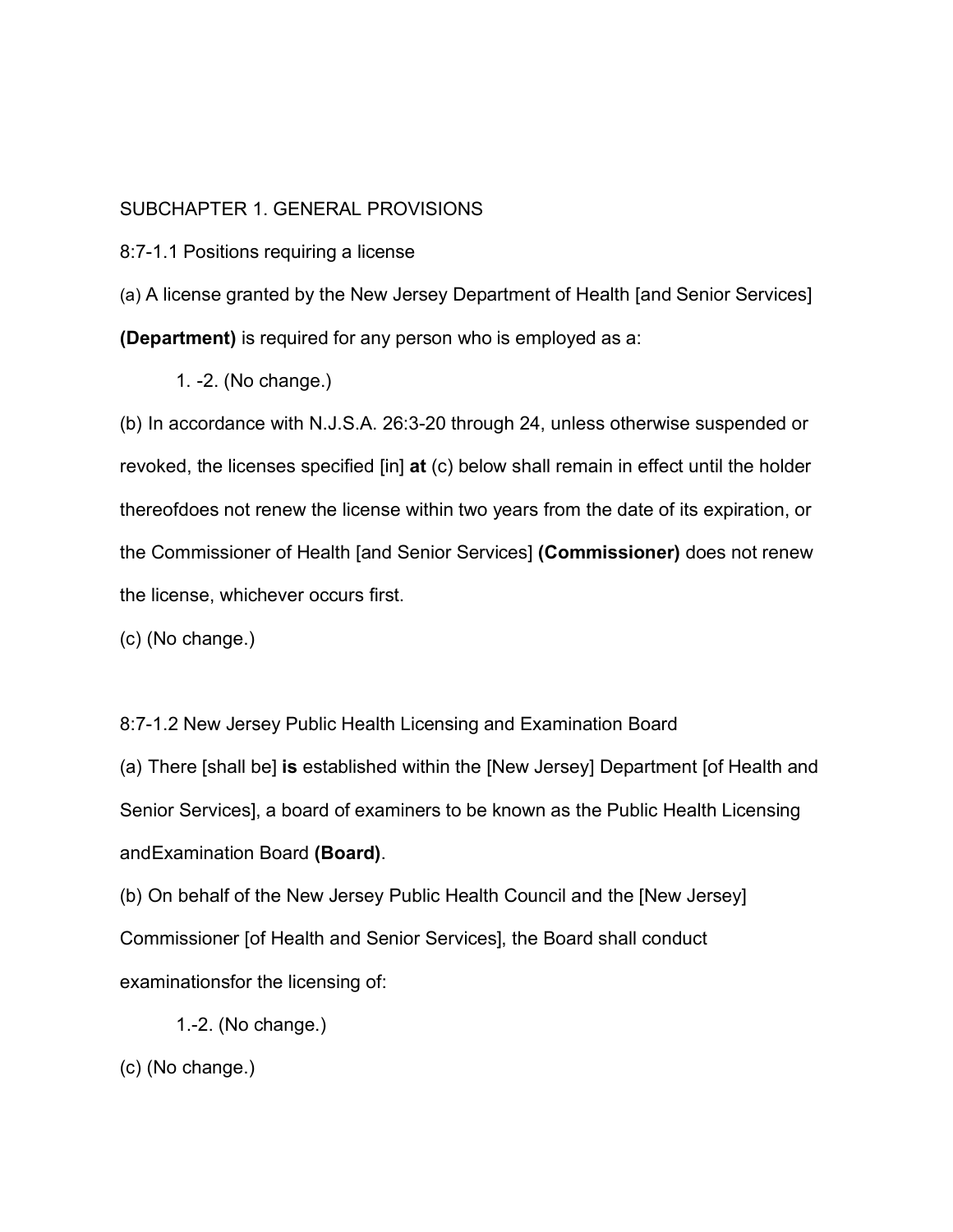(d) The Board shall be composed of 11 members appointed by the Commissioner [ofHealth and Senior Services]**,** as follows:

1. One of the members of the Board shall represent the Commissioner [of Healthand Senior Services]. The Commissioner's representative shall be the Senior AssistantCommissioner responsible for local health operations or shall be selected from professional staff of that unit. The individual shall serve as the Chairperson of the Board.

2. Three members of the Board shall be licensed health officers. Individuals will be recommended to the Commissioner [of Health and Senior Services] by the ExecutiveCommittee of the New Jersey **Association of City and County** Health [Officers Association] **Officials** and shall meet the qualifications for licensure in N.J.A.C. 8:7-1.10[which] **that** would apply to applicants for initial licensure.

3. Three members of the Board shall be licensed registered environmental healthspecialists. Individuals will be recommended to the Commissioner [of Health and Senior Services] by the Executive Committee of the New Jersey Environmental Health Association and shall meet the current qualifications for licensure [in] **at** N.J.A.C. 8:7-1.10 [which] **that** would apply to applicants for initial licensure.

4. (No change.)

5. One member of the Board shall be a representative of the [Commissioner] **Chairperson** of the New Jersey [Department of Personnel] **Civil Service Commission**.

6.-7. (No change.)

(e) With the exception of the Chairperson, who shall serve in this capacity until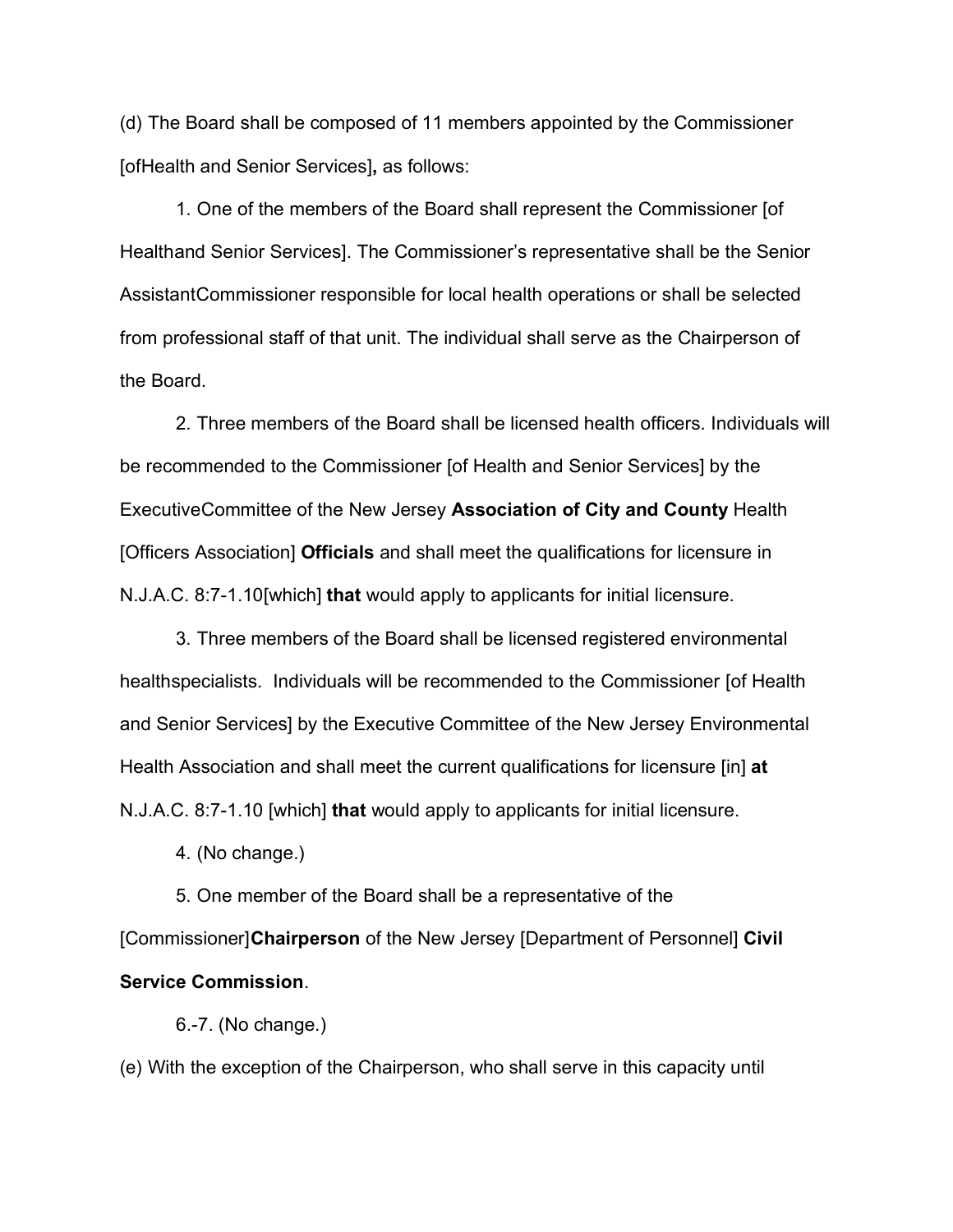replacedby the Commissioner [of Health and Senior Services], a Board member shall be:

### 1.-2. (No change.)

(f) As vacancies occur, the Commissioner [of Health and Senior Services] shall appoint a person representing the constituency similar to that of the person being replaced. Thereplacement appointment shall be for completion of the unexpired term.  $(g)-(i)$  (No change.)

(k) The Board shall keep minutes of all meetings and shall transmit the record of all transactions and recommendations to the Public Health Council and the Commissioner[of Health and Senior Services].

(l) (No change.)

8:7-1.3 Submission of evidence of qualification; application for examination (a) The Commissioner [of Health and Senior Services], in the name of the [New Jersey]Department [of Health and Senior Services], shall grant licenses only to those candidates who submit evidence of the required training and experience, are accepted for testing by the [Public Health Licensing and Examination] Board and/or the Commissioner [of Health and Senior Services], and who subsequently pass examinations, indicating their fitness for the positions they seek.

(b) A person who desires to be admitted to an examination may obtain an application form from the **Office of Local Public Health,** New Jersey Department of Health [and Senior Services], PO Box 360, Trenton, [New Jersey 08625] **NJ 08625-0360, (609) 292-4993, see <https://www.nj.gov/health/lh/professionals/licensing> for the latest**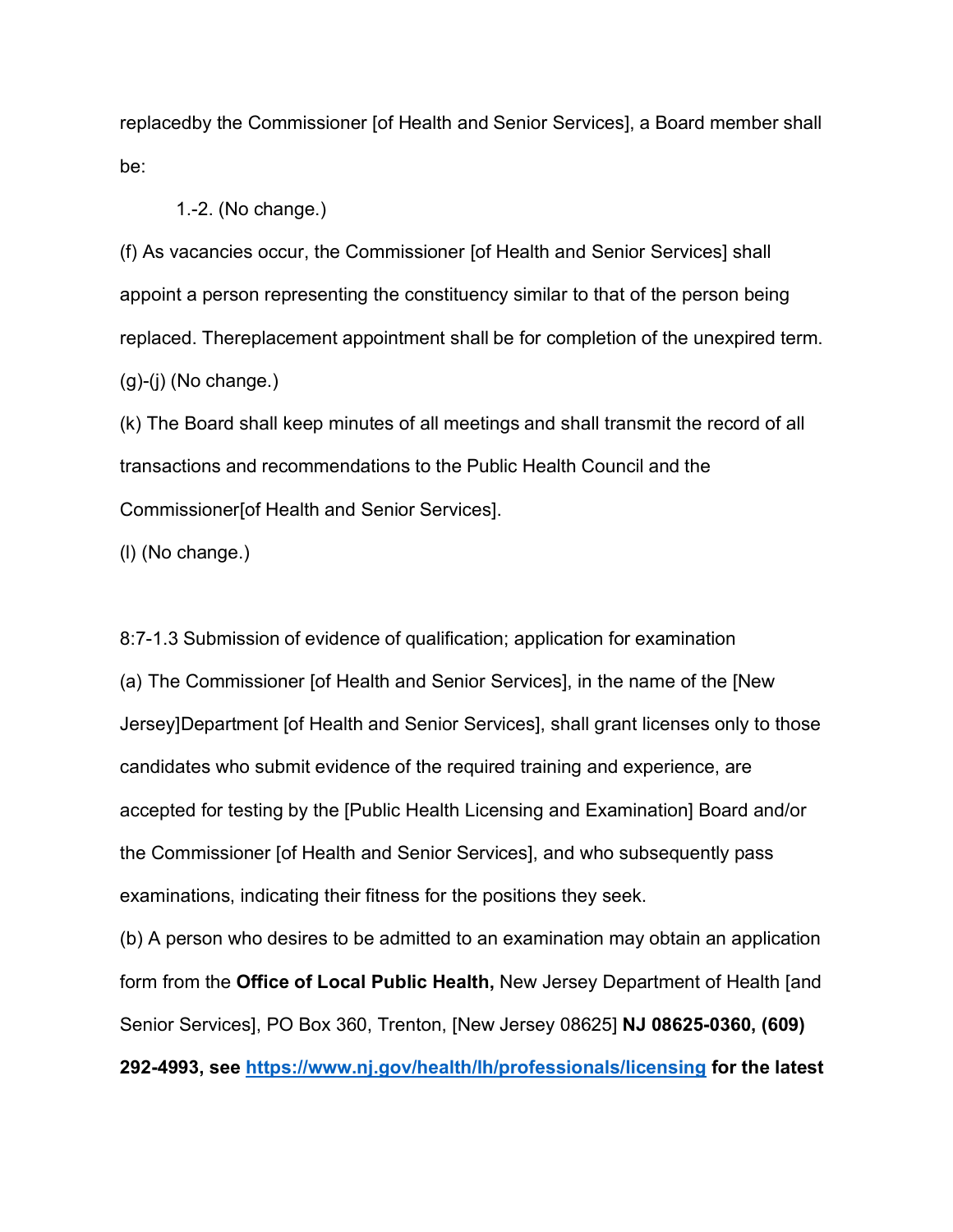**information**. Applicants shall provide all identifying information required on the form, including name, address, telephone number**,** and the license for which they are applying.The application shall be filed with the Department and accompanied by documentary evidence satisfying the education, training, and experience requirements for the position. Such documentary evidence shall include an evaluation of the candidates**'** performance written by the supervisor(s) under which working experience was acquired.

8:7-1.4 Application, examination**,** and initial license fees

(a) The [New Jersey] Department [of Health and Senior Services] shall collect fees, asauthorized by statute, from each candidate for licensure prior to the examination. (b)-(c) (No change.)

#### 8:7-1.5 Determination of qualified candidates

(a) (No change.)

(b) The candidate and the Department [of Health and Senior Services] shall be notified within 10 days of the Board's determination. In the case of a denial**,** the candidate shallhave the opportunity to appeal the decision of the Board.

### 8:7-1.6 Appeal procedure

(a) Any candidate who has been denied admission to a licensure examination by the Public Health Examining Board **(Board)** or licensee denied active license status in accordancewith N.J.A.C. 8:7-1.12 may appeal the Board's action according to the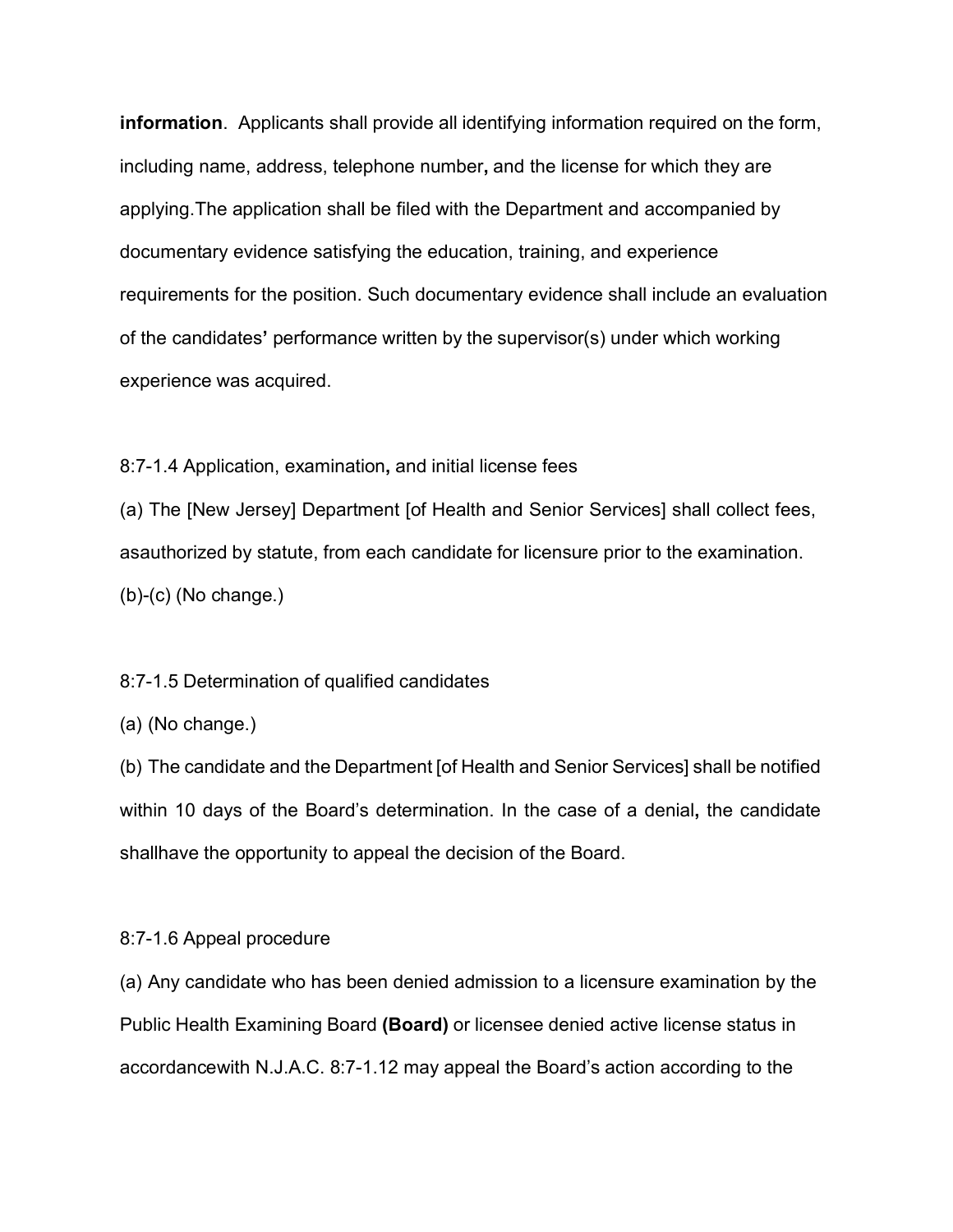following procedure:

1.-3. (No change.)

4. In the case of a candidate, at the conclusion of the review, the Commissioner[of Health and Senior Services] shall issue a final decision.

5. (No change.)

8:7-1.7 Suspension or revocation of license

(a) Any license issued in accordance with the provisions of P.L. 1947, c.177 (N.J.S.A. 26:1A-41) and the rules governing the licensing of health officers and registered environmental health specialists, heretofore issued by the [New Jersey] Department [of Health and Senior Services], may be suspended or revoked for any of the causes as defined [in] **at** Section 43 of P.L. 1947, [c.177] **c. 177** (N.J.S.A. 26:1A-43).

(b) (No change.)

(c) The suspension or revocation of a license shall be effected by a notice in writing of the suspension or revocation, designating the effective date thereof, and in the case of suspension, the term of the suspension, which notice may be served upon the licensee personally or by mailing the same by registered mail addressed to the licensee at the licensee's home address. The Commissioner [of Health and Senior Services] shall file a copy of the notice of suspension or revocation of license with the local board of health.

### 8:7-1.8 Examinations

(a) The [New Jersey] Department [of Health and Senior Services] shall schedule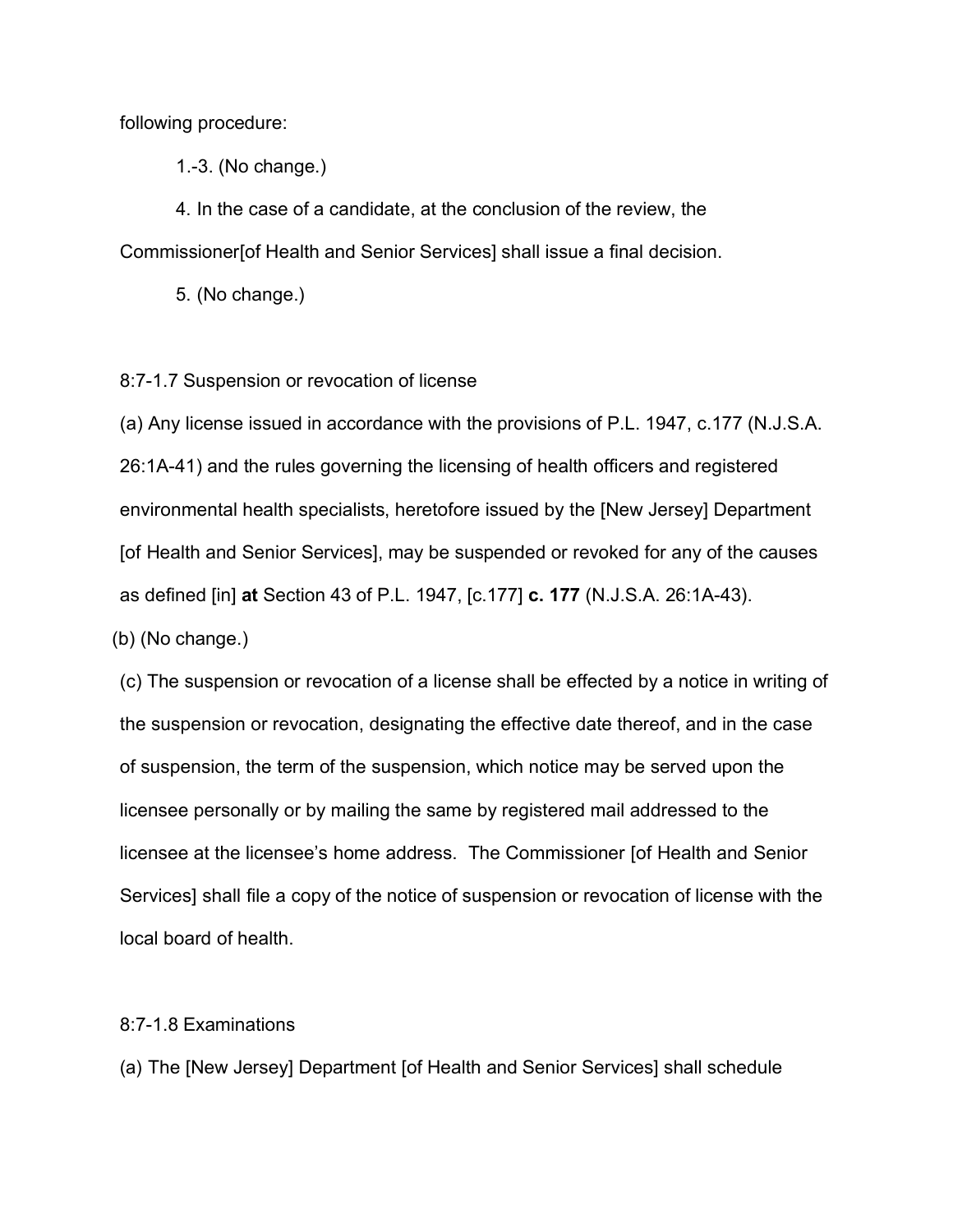examinations for the licensure of persons for public health positions at least twice ayear.

(b) (No change.)

# 8:7-1.9 Recordkeeping requirements of the Board

The Public Health Examining Board shall keep minutes of its meetings and shall transmit the record of all its transactions and recommendations to the Commissioner [ofHealth and Senior Services].

8:7-1.10 Qualifications of candidates for licensure

(a) Regarding the qualifications of health officer candidates, applicants shall meet oneof the following qualifications:

1.-2. (No change.)

3. What a candidate for health officer license should know:

i. The health officer is expected to provide leadership in the field of public health in his or her community. In addition to being the chief executive officer of a local health department, he or she is responsible for evaluating the health problems of his community, planning appropriate activities to meet their health problems, developing necessary budget procedures to cover these activities, anddirecting the department's staff**,** so as to carry out the activities efficiently, economically and in accordance with accepted policies and practices as defined [by the New Jersey Department of Health and Senior Services and Public HealthCouncil in] **at** N.J.A.C. 8:52, [Recognized] Public Health [Activities and Minimum] **Practice** Standards of Performance for Local Boards of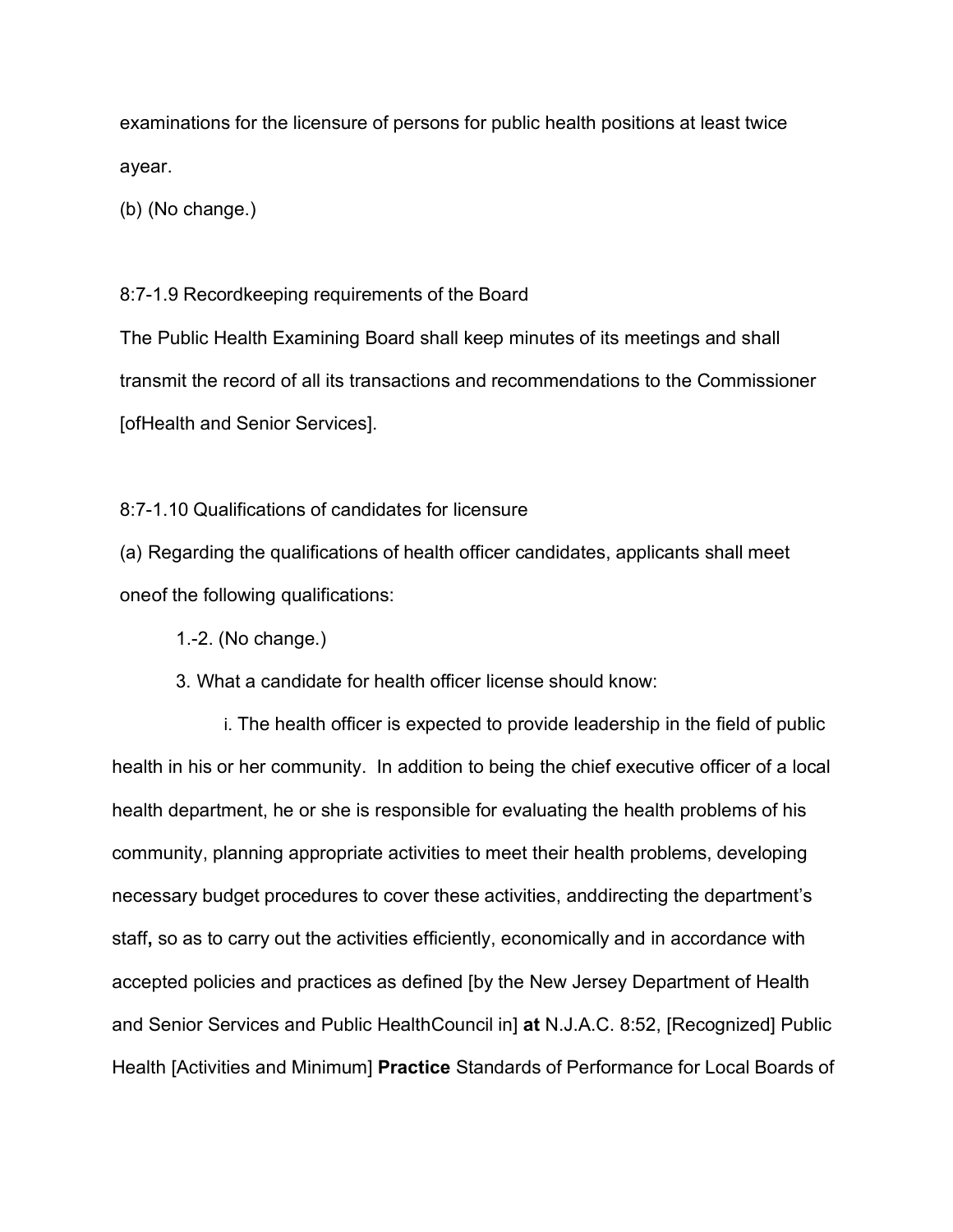Health in New Jersey. Applicants are examined relative to these essential activities.

(b) Registered environmental health specialist qualifications are as follows:

1.-2. (No change.)

3. Successful completion of a field training course approved as such by the [NewJersey] Department [of Health and Senior Services]. Full-time employment for a minimum period of one year in a local health agency (under the supervision of either licensed health officer or registered environmental health specialist), as defined [in] **at**  N.J.A.C. 8:52, [Recognized] Public Health [Activities and Minimum] **Practice**  Standardsof Performance for Local Boards of Health in New Jersey, will be accepted in lieu of thefield training course only if an approved field training course is not available.

4. What a candidate for registered environmental health specialist license should know:

i. The registered environmental health specialist is responsible for making inspections, compiling proper records of such inspections, informing operators of establishments of violations, the sanitary basis thereof, methods of abating such violations, and securing evidence that may be necessary for legal action. Such inspections shall be in all environmental sanitation activities and in accordance with N.J.A.C. 8:52, [Recognized] Public Health [Activities and Minimum] **Practice** Standards of Performance for Local **Boards of** Health [Departments] in NewJersey. Applicants are examined relative to these indicated activities.

8:7-1.11 License issuance, renewal, and fees for licenses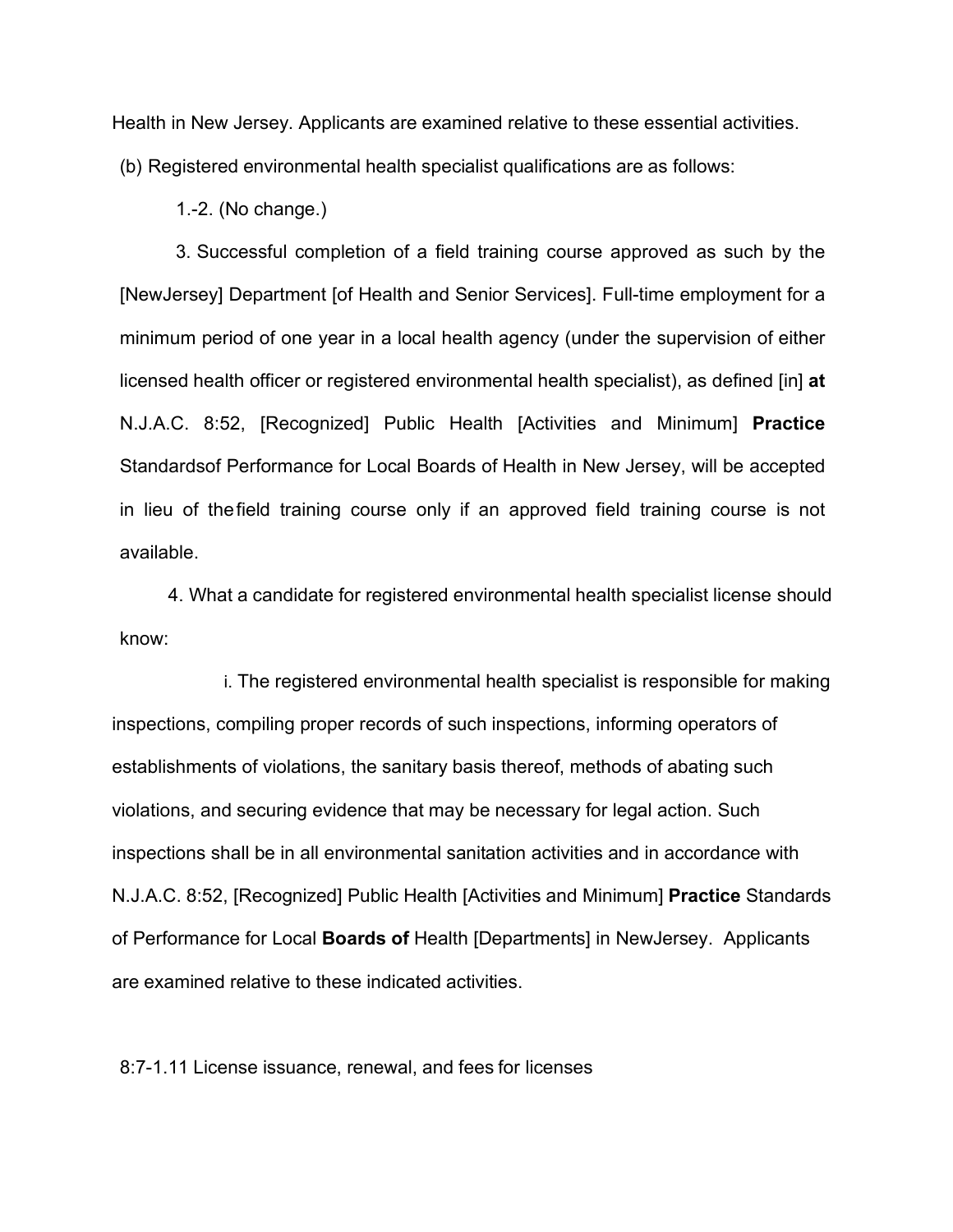(a) (No change.)

(b) All licenses shall expire on December 31 of each year and may be renewed upon payment of a fee as authorized by N.J.S.A. 26:1A-42. The annual license renewal fee of \$ 50.00 shall be submitted to the Department with the application sent to all licenseesby the Department [of Health and Senior Services] and shall include evidence of completed continuing education in accordance with N.J.A.C. 8:7-1.13(c) for health officers and registered environmental health specialists.

1. License renewal applications shall be completed and submitted to the Department [of Health and Senior Services] by December 1 for the subsequent licensing year. Applications received after December 1 shall be assessed a \$25.00 latefee in addition to the license fee.

(c)-(e) (No change.)

(a) By the end of each annual licensing period, each person employed as a health officer or registered environmental health specialist shall meet the requirements for an active license. Persons failing to meet the requirements of an active license will be issued written notice**,** which may be served upon the licensee personally**,** or by registered mail, a copy of which shall be filed with the employer with further notice to advise the Department [of Health and Senior Services] of its intent and the means by which it shall resolve the matter.

8:7-1.13 License renewal and continuing education requirements

1. (No change.)

(b)-(d) (No change.)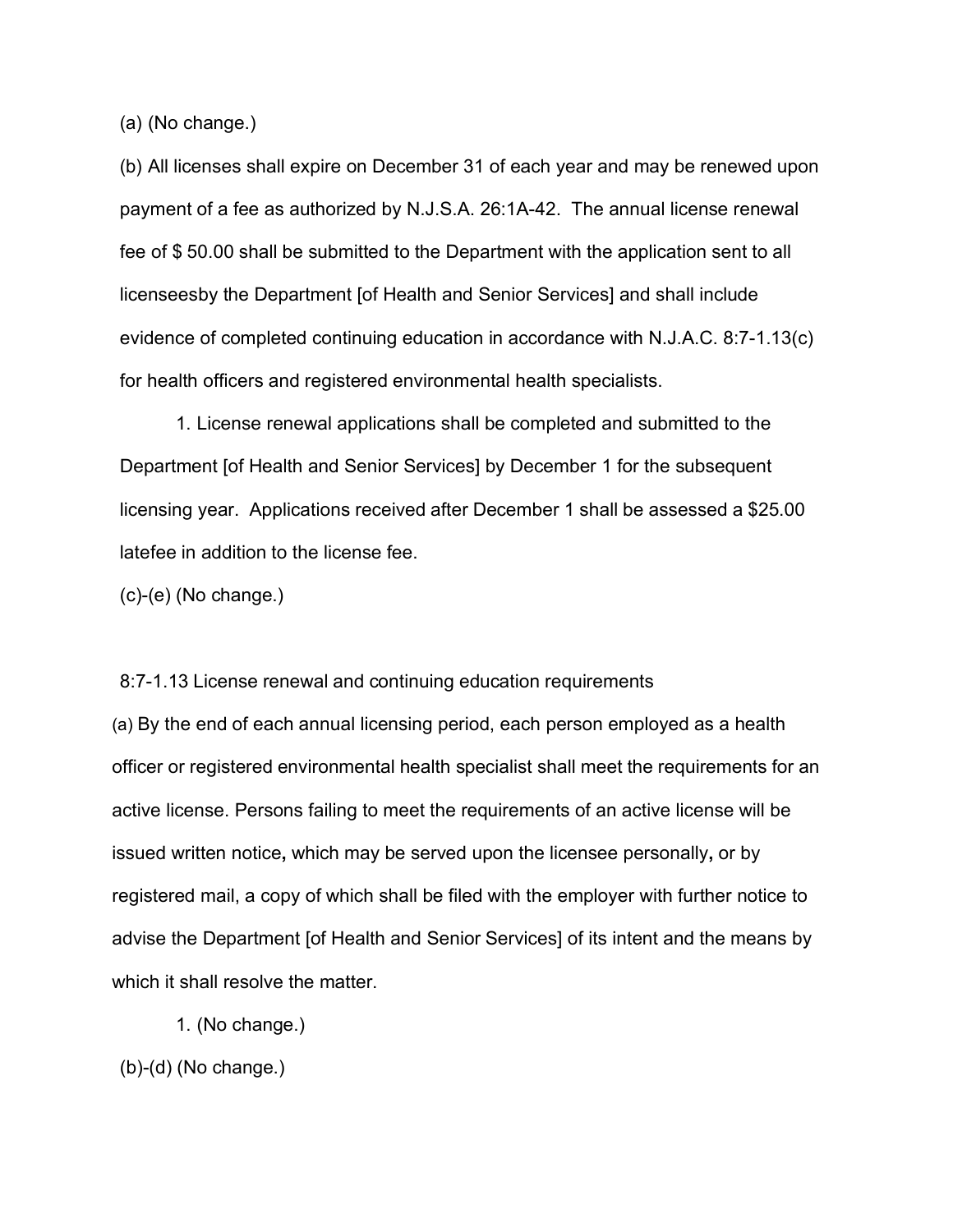8:7-1.14 Waiver of continuing education contact hours

(a) The Public Health Council[, may,] for good cause, such as serious illness or accidentinvolving self or family and determined by the Council to have prevented a health officer's or registered environmental health specialist's completion of continuing education, **may** waive all or part of the requirement for the licensing period. All such requests to the Public Health Council by the health officer or registered environmental health specialist shall be in writing and shall be accompanied by written documentation supporting the reasons for the request.

(b) (No change.)

8:7-1.15 Continuing education course criteria

(a)-(b) (No change.)

(c) Course, seminar**,** and program sponsors shall use The Public Health Workforce: An Agenda for the 21st Century, U.S. Department of Health and Human Services, 1997 **(available at <https://permanent.fdlp.gov/lps46996/pubhlth.pdf> or upon request to the Office of Local Public Health)**, and, specifically, "Appendix E: Competencies for Providing Essential Public Health Services," incorporated by reference herein, as a central focus and foundation for curriculum development for all continuing education programs for which approval is being sought. Sponsors shall integrate the appropriate competencies outlined in said Appendix E into the curriculum of all programs.

[1. The text of Appendix E can be obtained/downloaded from the U.S. Department of Health and Human Services, Office of Community Support, Tel. 301-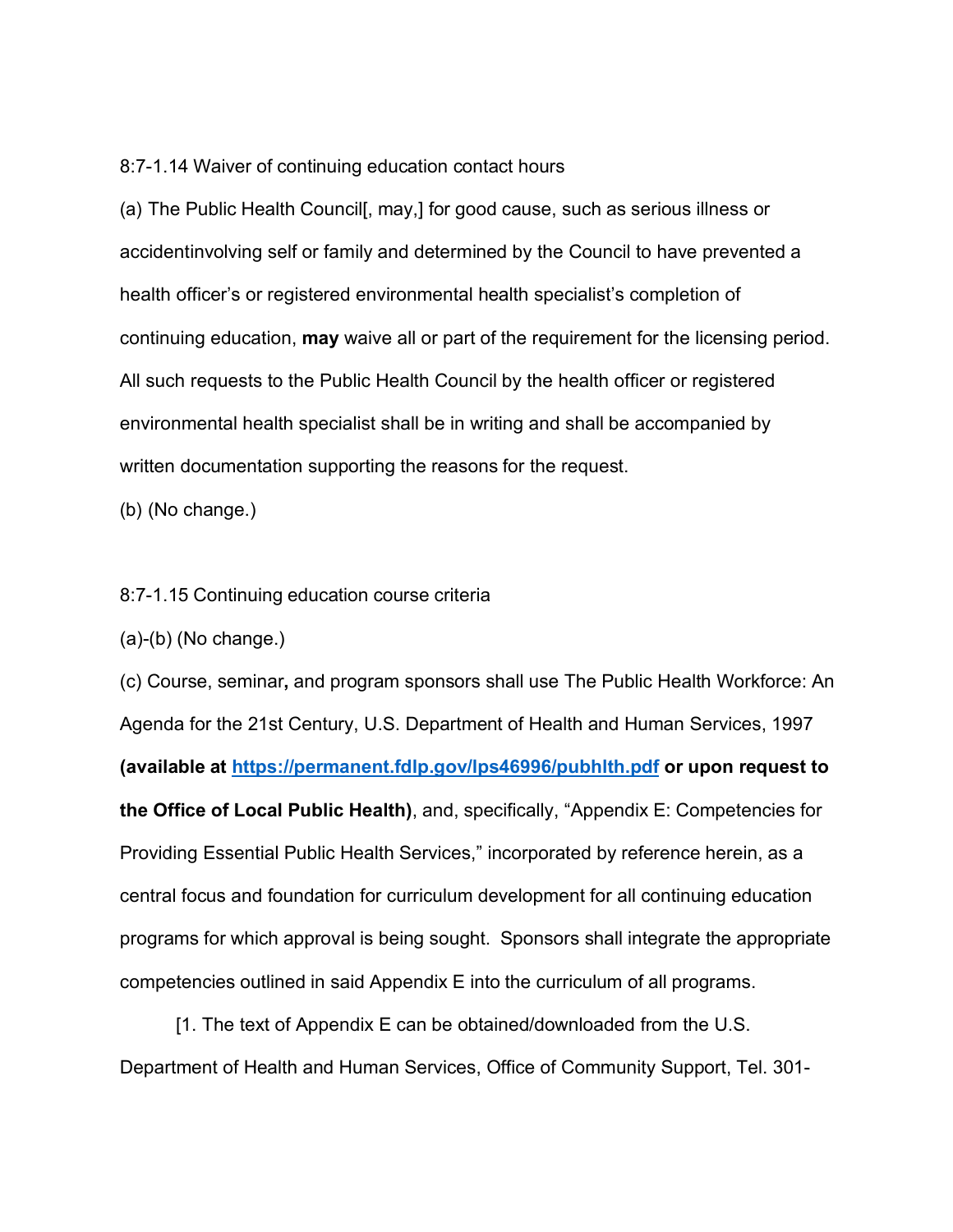468-5960 or from the N.J. Department of Health and Senior Services web site, [www.state.nj.us/health.](http://www.state.nj.us/health)]

8:7-1.16 Course, seminar, or program approval; application fee

(a) Any course of study that addresses the content areas specified at N.J.A.C. 8:7- 1.15(a) offered by an educational institution, association, professional society, person,or organization and used by applicants for the purpose of continuing education and licensure in this State as health officers or registered environmental health specialistsmay be approved by the Public Health Council, in accordance with this chapter.

1. Any course, seminar, or program **that is** sponsored by the [New Jersey] Department [of Health and Senior Services], the New Jersey Department of Environmental Protection, or a school or program accredited by the Council on Education for Public Health or [by] the National Environmental Health**,** Science and Protection Accreditation Council**,** which fulfills the requirements [as] set forth at N.J.A.C. 8:7-1.15 [shall be exempted] **is exempt** from securing approval from the Public Health Council. The Public Health Council shall[, however,] determine the number of continuing education contact hours [which] **that** will be assigned to the course, seminar,or program.

2. The annual meetings of the New Jersey **Association of City and County** Health [Officers Association] **Officials**, New Jersey Environmental Health Association, South Jersey's Sanitarians' Association, New Jersey Public Health Association, American Public Health Association**,** and National Environmental Health